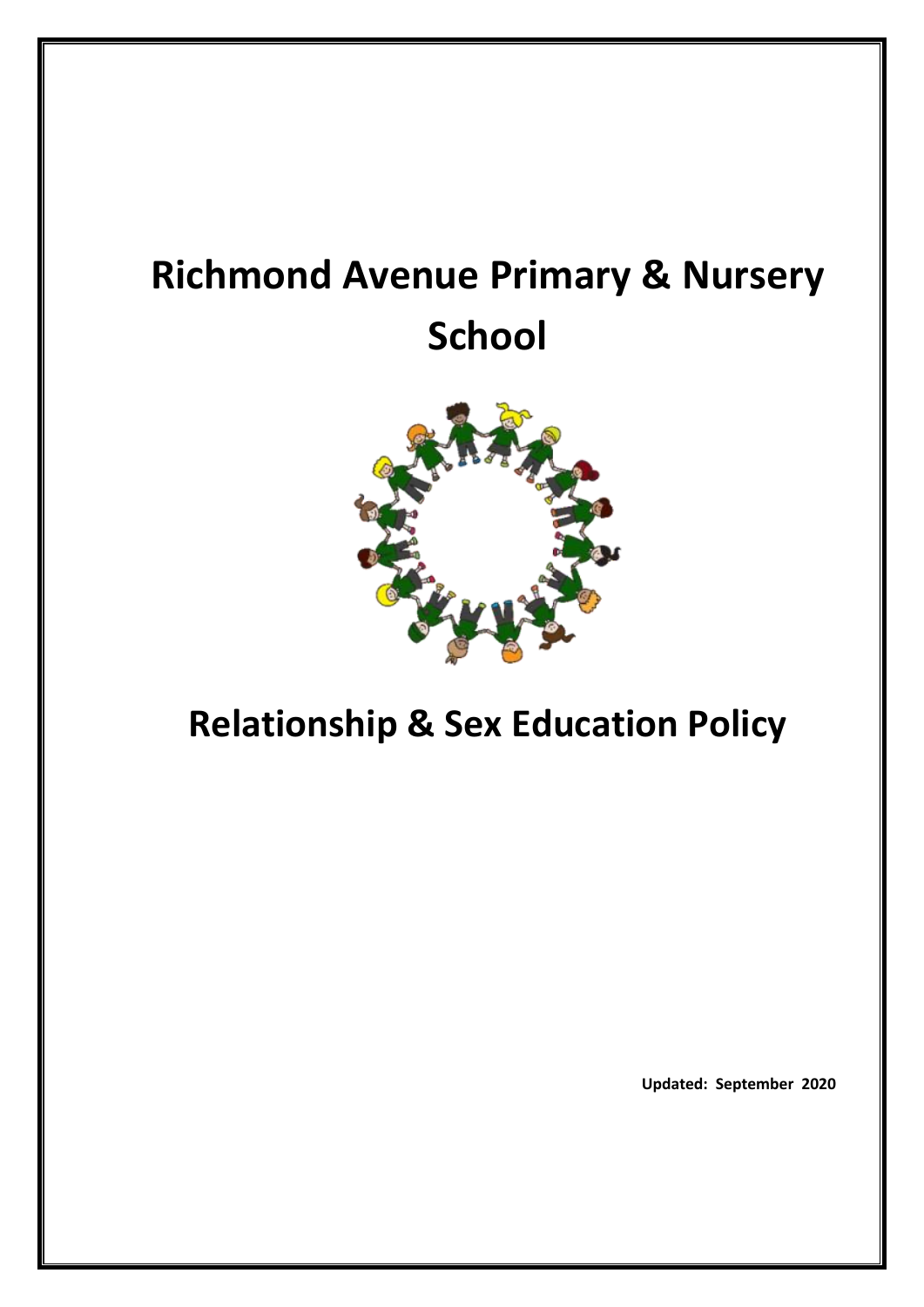#### **Introduction**

In this document, Relationship & Sex Education (RSE) is defined as: learning about physical, moral and emotional development. It is about understanding the importance of stable, positive and loving relationships such as marriage for family life, respect, love and care; it also includes relationships with other children and adults outside of the family and online. In addition, RSE involves learning about sex, sexuality and sexual health.

When we inform our pupils about sex education about sexual issues, we do this with regard to morality and individual responsibility in a way that allows children to ask and explore moral questions. We do not use RSE as a means of promoting any form of sexual orientation.

The teaching of Relationship & Sex education is part of the personal, social, health and citizenship curriculum (PSHCE) as well as the Science Curriculum.

To embrace the challenges of creating a happy and successful adult life, pupils need knowledge that will enable them to make informed decisions about their wellbeing, health and relationships and to build their self-efficacy. Pupils can also put this knowledge into practice as they develop the capacity to make sound decisions when facing risks, challenges and complex contexts. Everyone faces difficult situations in their lives. These subjects can support young people to develop resilience, to know how and when to ask for help, and to know where to access support.

The Relationships Education, Relationships and Sex Education and Health Education (England) Regulations 2019, made under sections 34 and 35 of the Children and Social Work Act 2017, make Relationships Education compulsory for all pupils receiving primary education

#### **Aims and objectives**

In Relationship & Health Education, we teach children about:

- The fundamental building blocks and characteristics of effective relationships
- Friendships, families and other types of relationships
- Understanding personal space and boundaries
- Showing respect for lives and relationships that differ to our own
- A range of family forms (including single parent, LGBT, adoptive, fostered and others)
- Positive emotional and mental wellbeing
- The importance of family life
- Moral questions
- Relationship issues
- Respect for the views of other people
- Understanding that their body is their own and it is acceptable to say 'No'.
- The physical development of their bodies as they grow into adults
- The way humans reproduce
- Respect for their own bodies and the importance of sexual activity as part of a committed, longterm, loving relationship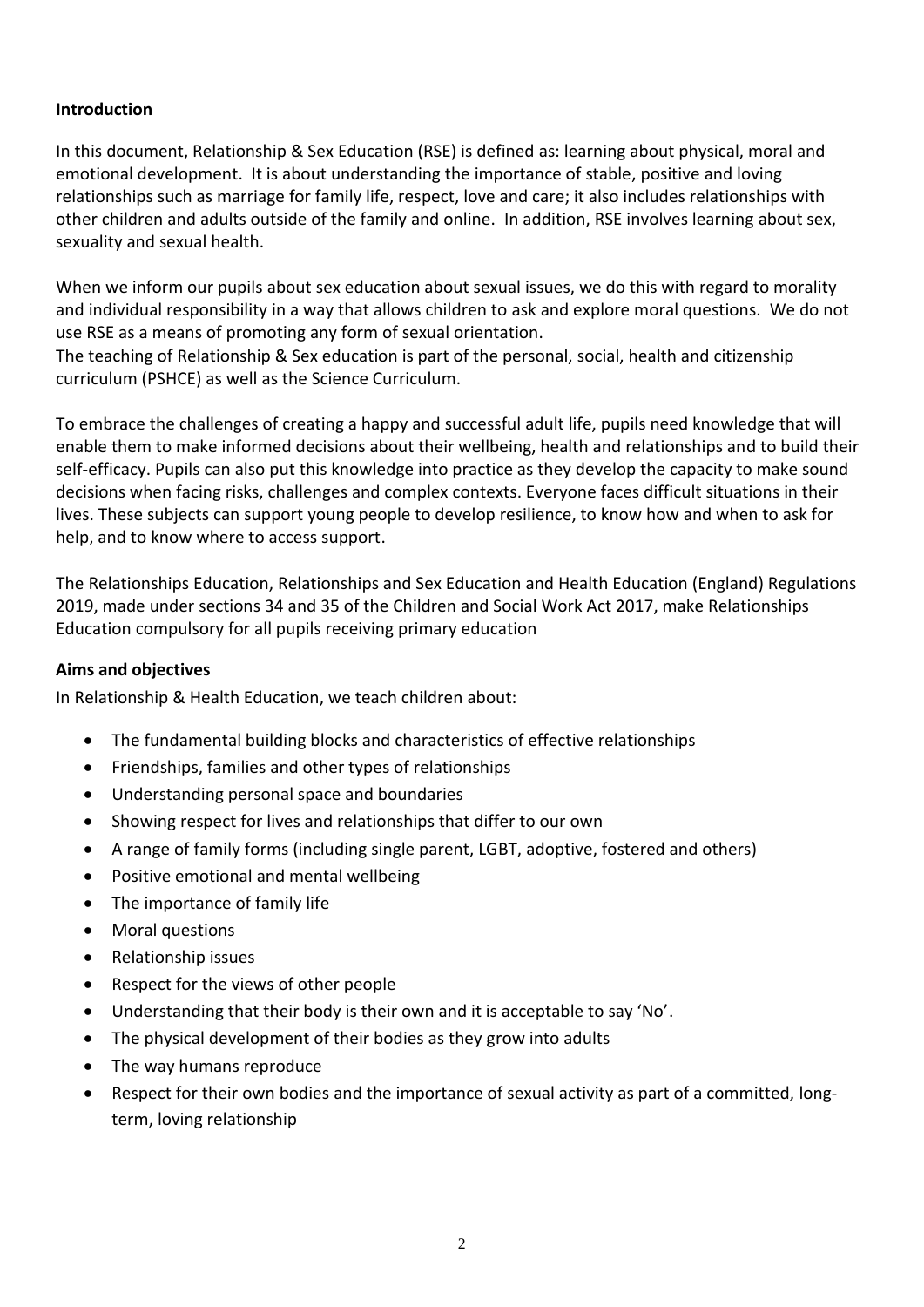### **Context**

Although RSE is not taught as a separate subject throughout the school it forms part of an awareness of the moral code and values which underpin all our work in school. RSE lessons are taught by Teachers, Cover Supervisors and Learning Mentors as part of PSHCE lessons and Science lessons.

In the appropriate year group (usually Years 5 & 6) children are also given information about sexual behaviour and RSE is taught on the understanding that:

- it is taught in the context of marriage or a stable relationship and family life
- it is part of a wider process of social, spiritual, and moral education
- children should be taught to have respect for their own bodies
- children should learn about their responsibilities to others, and be aware of the consequences of sexual activity
- it is important to build positive relationships with others involving trust and respect.
- children need to learn the importance of self control.

# **National Healthy School Standard**

We participate in the National Healthy School Standard scheme, which promotes health education. As participants in the scheme we:

- consult with all members of the school community on matters of Health Education Policy, which includes RSE
- make teachers aware of RSE issues and policies
- look positively at any local or national initiatives that support us in providing the best SRE programme that we can devise.

# **Organisation**

Through the Personal, Social, Health and Citizenship curriculum (PSHCE) children are taught to have an understanding of and respect for their own lives, relationships and bodies and, are made aware that they are special. They are also taught about their responsibilities to others and relationship issues. Much of this curriculum is delivered through discussion and Circle Time activities through the Jigsaw scheme of work led by class teachers and members of the Leadership Team.

In the Science curriculum children are taught about growth and change life processes and the human life cycle in an age appropriate way.

Children are taught about the main parts of the body, including names of all key body parts and how they work and, in the upper school both boys and girls learn about menstruation and other changes i.e. how boy's voices will change during puberty.

In Years 5 & 6 we place a particular emphasis on health education, as many children begin to experience puberty at this age. We take advice from DfE documentation and the LA about suitable teaching materials to use with our children in these lessons. Staff do their best to answer all questions with sensitivity and care.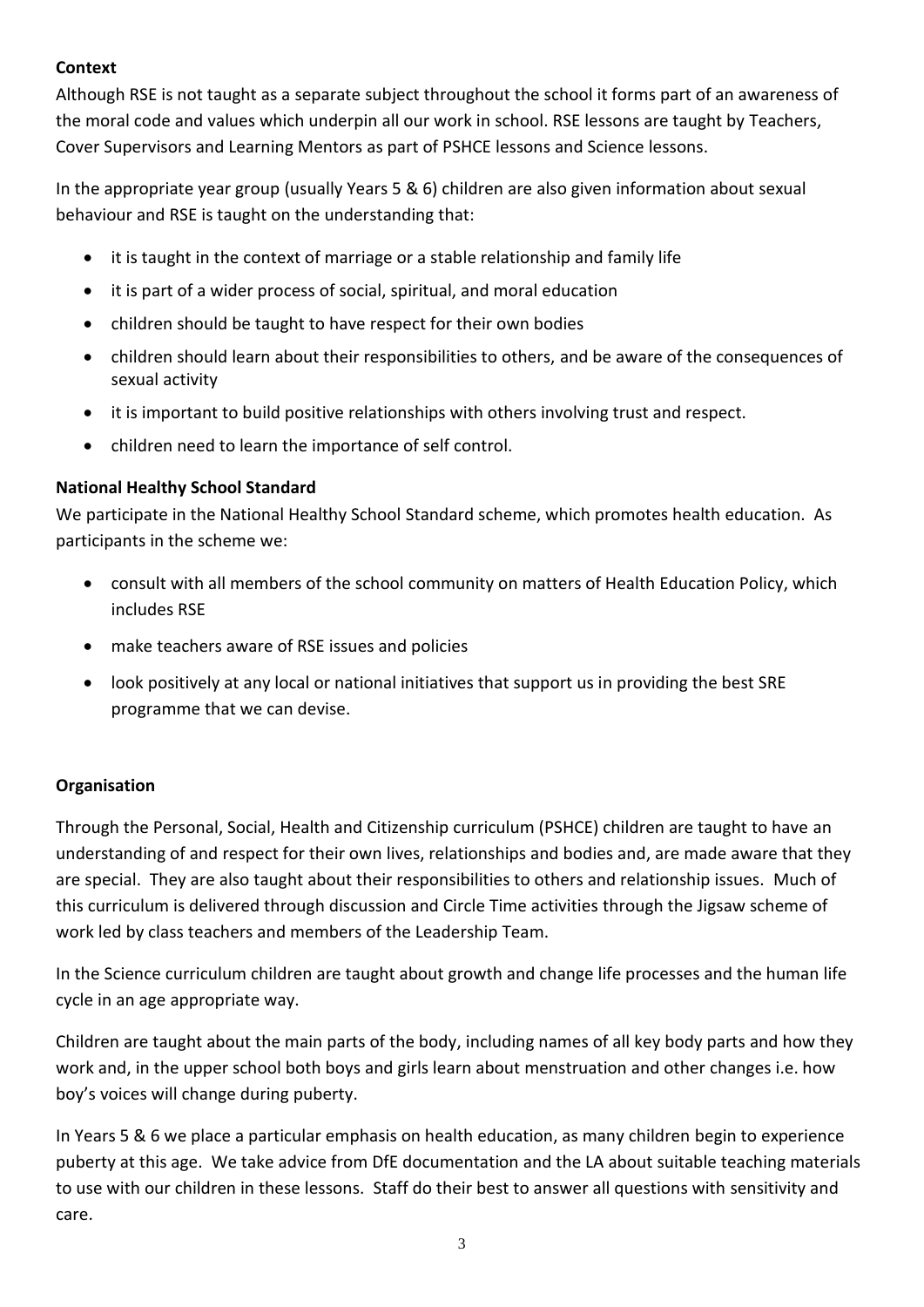Throughout the school, PSHCE lessons are taught following the PSHCE scheme of work, we also utilise the teaching resources and lesson plans using the 'Growing Up with Yasmine and Tom' programme, as agreed through Local Authority. For those children that may require additional or differentiated teaching and support to understand the RSE we have differentiated resources and teaching methods to ensure the curriculum is accessible to all pupils.

The teaching of sex education is not compulsory for primary schools. Pupils will learn about puberty through a variety of ways including talks delivered by staff and possibly health professionals and as part of science and health education lessons in year 4/5/6. Other aspects of sex education will not be covered unless safeguarding concerns determine otherwise. Parents will be informed in advance if that happens.

Headteachers will automatically grant a request to withdraw a pupil from any sex education delivered in primary schools, other than as part of the science curriculum. (Quoted from: Relationships Education, Relationships and Sex Education (RSE) and Health Education Statutory guidance for governing bodies, proprietors, head teachers, principals, senior leadership teams, teachers 2019).

#### **Role of parents and carers**

The school is well aware that the primary role in children's Relationship & Sex Education lies with parents and carers. We wish to build a positive and supporting relationship with the parents and carers of children in our school through mutual understanding, trust and co-operation.

In promoting this objective we:

- inform parents and carers about the school's Relationships and Sex Education Policy and practice.
- answer any questions that parents and carers may have about the education of their child in relation to friendships, relationships, health and sex education.
- take seriously any issue that parents and carers raise with teachers or governors about this policy or the arrangements for RSE in the school.

We believe that through this mutual exchange of knowledge and information children will benefit from being given consistent messages about their changing bodies and their increasing responsibilities.

Parents and carers have the right to withdraw their child from all or part of the sex education programme that we teach in our school. The school will make available to parents and carers any resources used to allow them to make informed decisions. Parents are also made aware that they do not have the right to withdraw their children from Science lessons which may teach anatomy or reproductive cycles or, from lessons on Relationships and Health education.

# **Answering the Child's Questions and Disclosure of Abuse**

Children's questions and anxieties are dealt with sensitively and privately in an attitude of partnership with parents and carers. However, if a child makes reference to being involved, or likely to be involved, in sexual activity then the member of staff will follow the procedures outlined in the Safeguarding and Child Protection Policy. Staff respond in the same way if a child indicates they may have been a victim of abuse. In these circumstances the member of staff will inform the Designated Safeguarding Lead as a matter of urgency. The Lead will follow local and national guidance in dealing with such incidents.